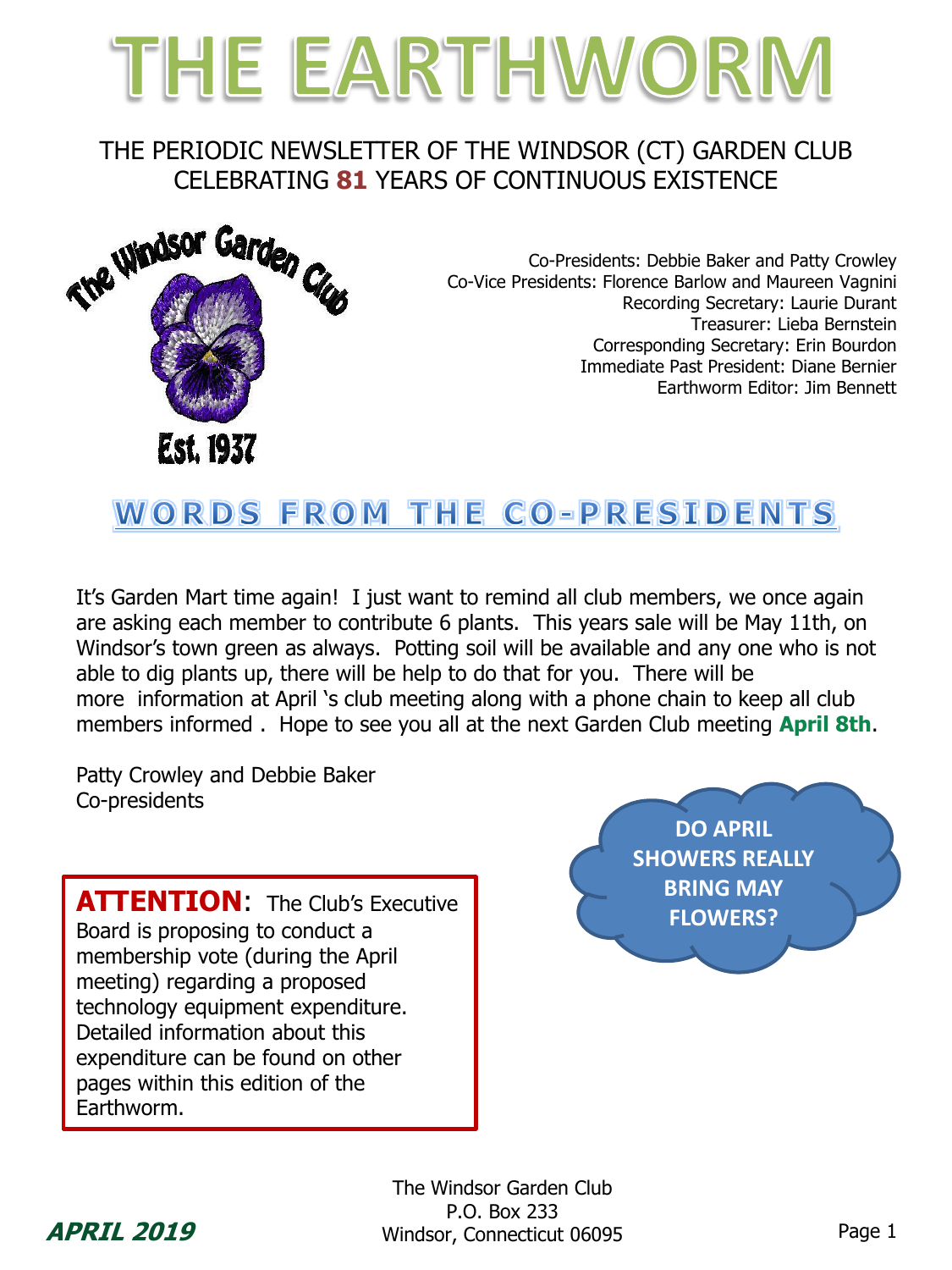# **SHORT TERM FUTURE CLUB EVENT**

**April 8, 2019 -** This is the Club's monthly business meeting. The meeting will feature Ms. Marilyn Smith, who is the current manager of Windsor's Northwest Park.

Marilyn has served as the Manager of Northwest Park in Windsor since December, 2016. She has had a long career in environmental education and conservation, developing programs and exhibits for people of all ages to foster a connection with the natural world. She began her career with a large city park system in Ohio before moving east to help plan and build a new nature center for National Audubon Society in Greenwich, CT. More recently, Marilyn enjoyed sharing her experience in an urban environment during 12 years as the Director of Children's Education at Brooklyn Botanic Garden. She has a B.S. in Biology and a Master's degree in Botany. In her free time, Marilyn seeks out new places near and far to hike and explore nature.

Tonight's Topic is: Nurturing Natural Landscapes

Marilyn Smith will present a virtual tour of Northwest Park's diverse plant communities and wildlife. Although these ecosystems are native to our region, they require maintenance and active guardianship to ensure ongoing health and survival for future generations. The presentation will include discussion of land management at the park, and how small choices made by individual homeowners can impact conservation on a larger scale.



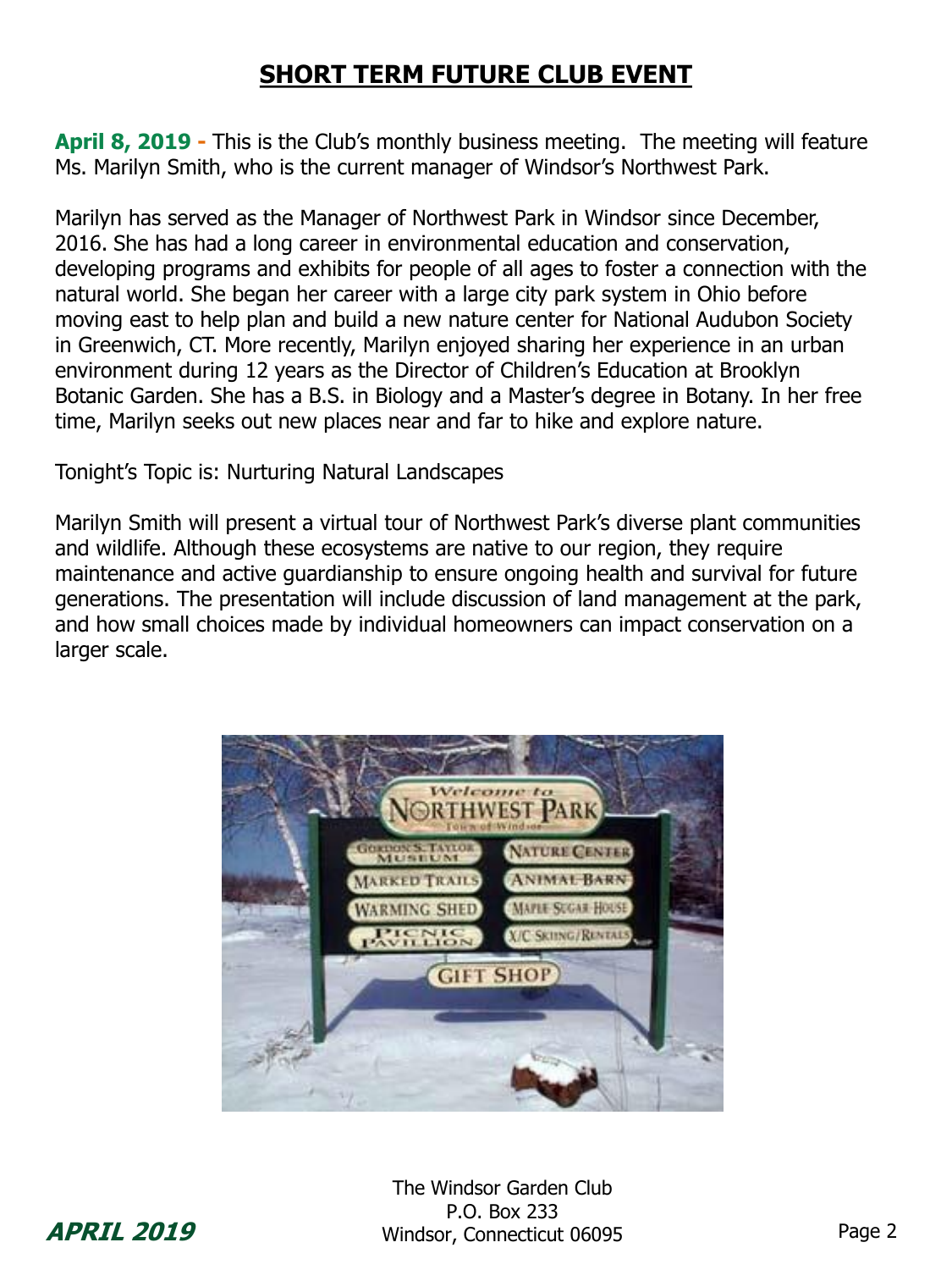# **FUTURE EVENTS CALENDAR**

| <b>DATE</b>     | <b>EVENT</b>                                                                                     |
|-----------------|--------------------------------------------------------------------------------------------------|
| May 6, 2019     | May 2019 business meeting – member plant swap and final<br>preparations for the Garden Mart sale |
| May 11, 2019    | 2019 Garden Mart fundraising event on the Town Green                                             |
| June 17, 2019   | June 2019 summer social meeting – visit to Marci Martin's home in<br>Suffield                    |
| July 8, 2019    | July 2019 summer social meeting                                                                  |
| July 13, 2019   | 2019 Garden Tour fundraising event titled:<br>"A Midsummer Gardeners' Dream"                     |
| August 12, 2019 | August 2019 summer social meeting                                                                |

As the date of an event draws closer, more detailed information will be provided in upcoming issues of the EARTHWORM.

# **2019 FIELD TRIPS**

The table below lists projected field trips that Club members have indicated as being of interest. During the April business meeting, there will be more discussion regarding possible field trips

# FXPLORE MORE

| Location                                    | Remarks                                                                                                                                                                                                                                                                                                                              |
|---------------------------------------------|--------------------------------------------------------------------------------------------------------------------------------------------------------------------------------------------------------------------------------------------------------------------------------------------------------------------------------------|
| Keney Park (Hartford) $-$<br>Summer of 2019 | Laurie Durant is working with Flo to determine a summer<br>date for an afternoon or evening visit to see the gardens<br>and potentially enjoy lunch or dinner at the club. This will<br>either be a carpool or meet on site outing. Stay tuned for<br>timing and in the meantime, let Laurie know if you are<br>interested in going. |

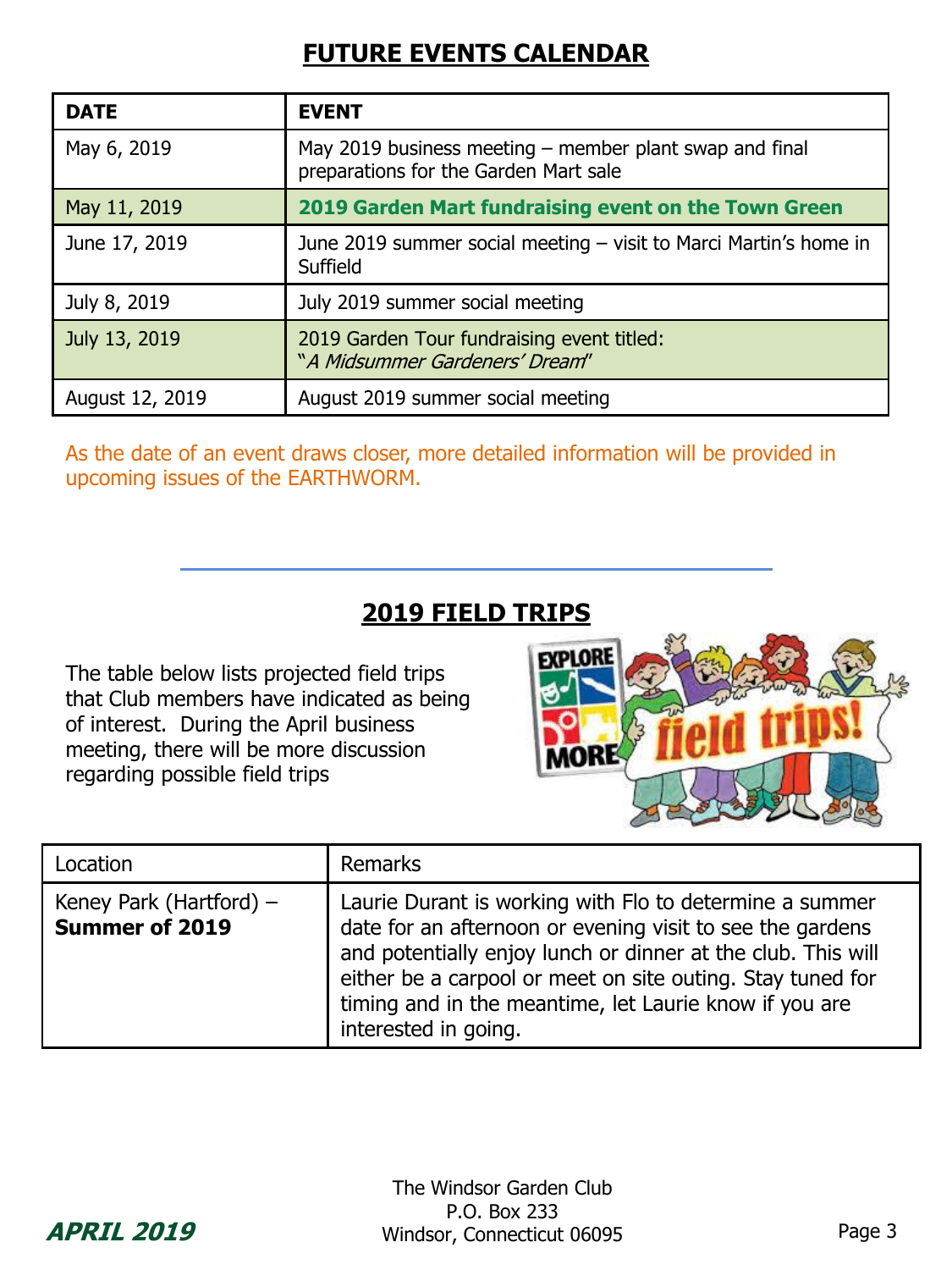# **WGC EXECUTIVE BOARD TECHNOLOGY INITIATIVE**

The Club's Executive Board understands that professional speakers expect to have laptop and projectors available for their use rather than bringing their own. The Senior Center has been generous in loaning us their projector for use, but we have traditionally asked speakers to bring their own laptop. There have been technical difficulties with laptops unable to connect to the Senior Center projector this year as the projector has not been compatible with laptops brought by our speakers. At the November meeting, it was suggested that the Executive Board investigate purchasing a projector and a laptop. We began with discussion and pricing from the local PC Development Group (**PCD**) and also conducted online comparison research including chats with the laptop manufacturer (Lenovo is the brand recommended by PCD.)

Projector:

PCD provided information about two potential projectors. Online research on projectors was also conducted. Smaller, lightweight projectors may not have the best quality imaging but are very portable. Pricing ranged from \$500 to \$650 for a new projector, and \$75 or so for a projector case. PCD suggested that they would be able to provide adapters that would be compatible with the projector already available. It is essential that the correct input and output connections be made for the projector to be operational. PCD indicated that we would need to bring in a laptop to check its input connections and also check input and output cabling for the current available projector. The necessary adapters would cost approximately \$40.

Laptop:

PCD provided two price quotes for the same brand laptops, with differing levels of processor speed (i5 v i7)and memory. Pricing was \$750 (i5, 8GB RAM, 256GB SSD) v \$1,150 (i7, 12 GB RAM, 512GB SSD).

We explored additional pricing for same brand laptop to those quoted by PCD and found one at regular price of \$799.99 and sale price of \$589.99 (i7, 8GB RAM and 1TB SSD). This increases processor speed and memory over the laptops quoted by PCD. We believe this will allow for plenty of photo and file capacity for many years. We then re-approached PCD to see if they would match that pricing, but they do not offer that option.

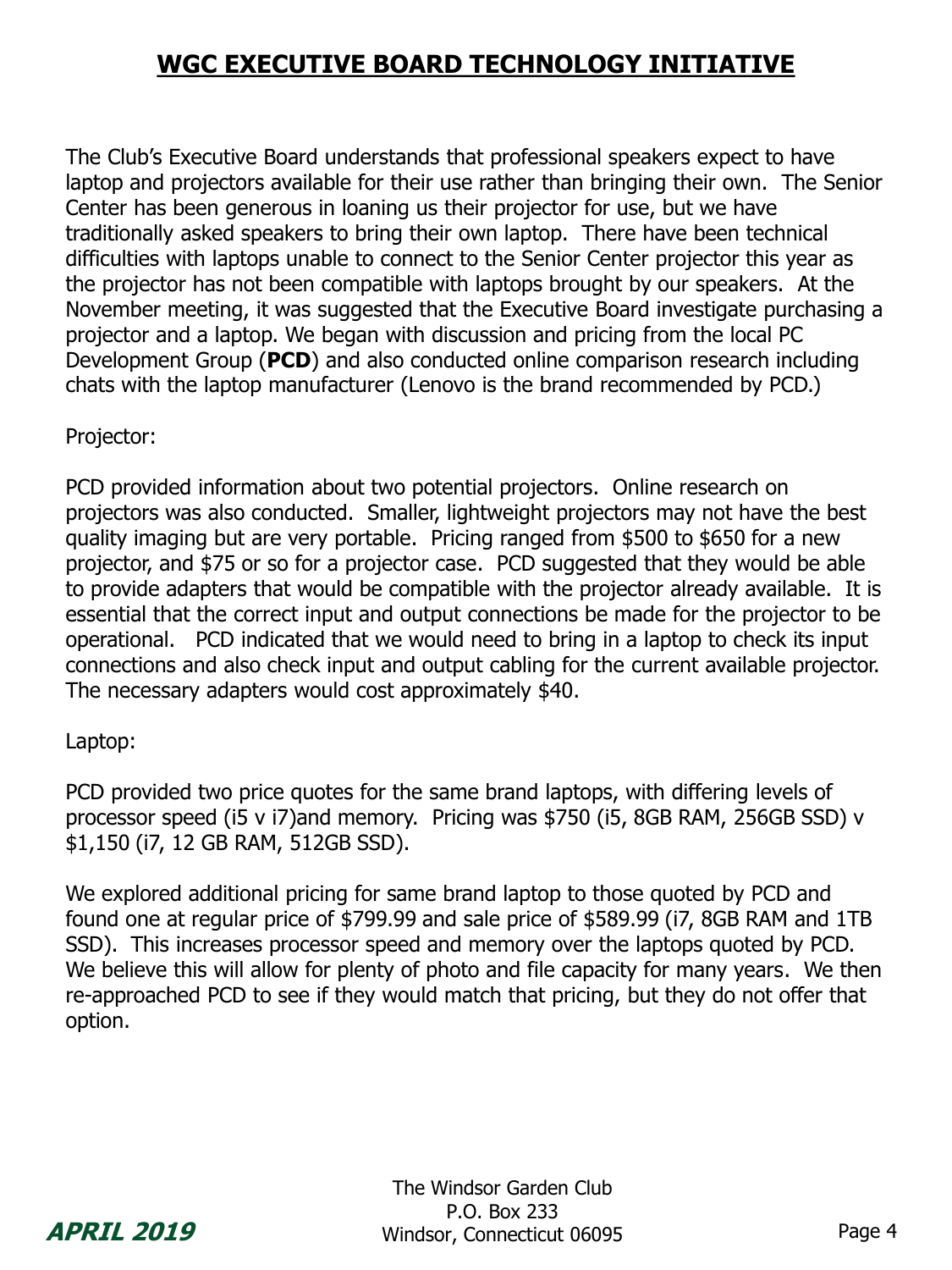# **WGC EXECUTIVE BOARD TECHNOLOGY INITIATIVE (continued)**

The Software and Security:

Microsoft Office for Home and Business is generally available for \$250.00 An antivirus subscription ranges from \$25-\$50 (Avast, Norton, McAfee) annually

During the February 2019 business meeting, the Executive Board proposed spending approximately \$1,000 - \$1,250 to purchase a laptop, supporting software, security software, and connection adapters. There is also an identified desire to purchase a protective container for the lap top.

General Discussion about the Expenditure:

Questions were raised about the use and storage of the laptop, along with information published in the February 2019 Earthworm. Subsequently there was significant discussion during the March 2019 business meeting. The equipment would be used largely by members of the Executive Board, who operate on behalf of the WGC to maintain records including agendas, minutes, budgets, photos, website, and other functions. This allows the accumulated background data to be "given" to the new Executive Board during changes every few years in both technology format as well as with printed materials that are saved. One club member noted that Garden Mart and Garden Tour proceeds are often referred to as specifically supporting education. Use of the laptop is certainly used for member and guest education at every meeting for which there is a speaker.

The Executive Board would like to conduct a membership vote during the April 2019 business meeting. The vote would be about whether or not the proposed technology expenditure will be included in the 2019-2020 business year. Knowing that reliable technology will be available will be of benefit in providing quality programming for members as well as during speaker recruitment.





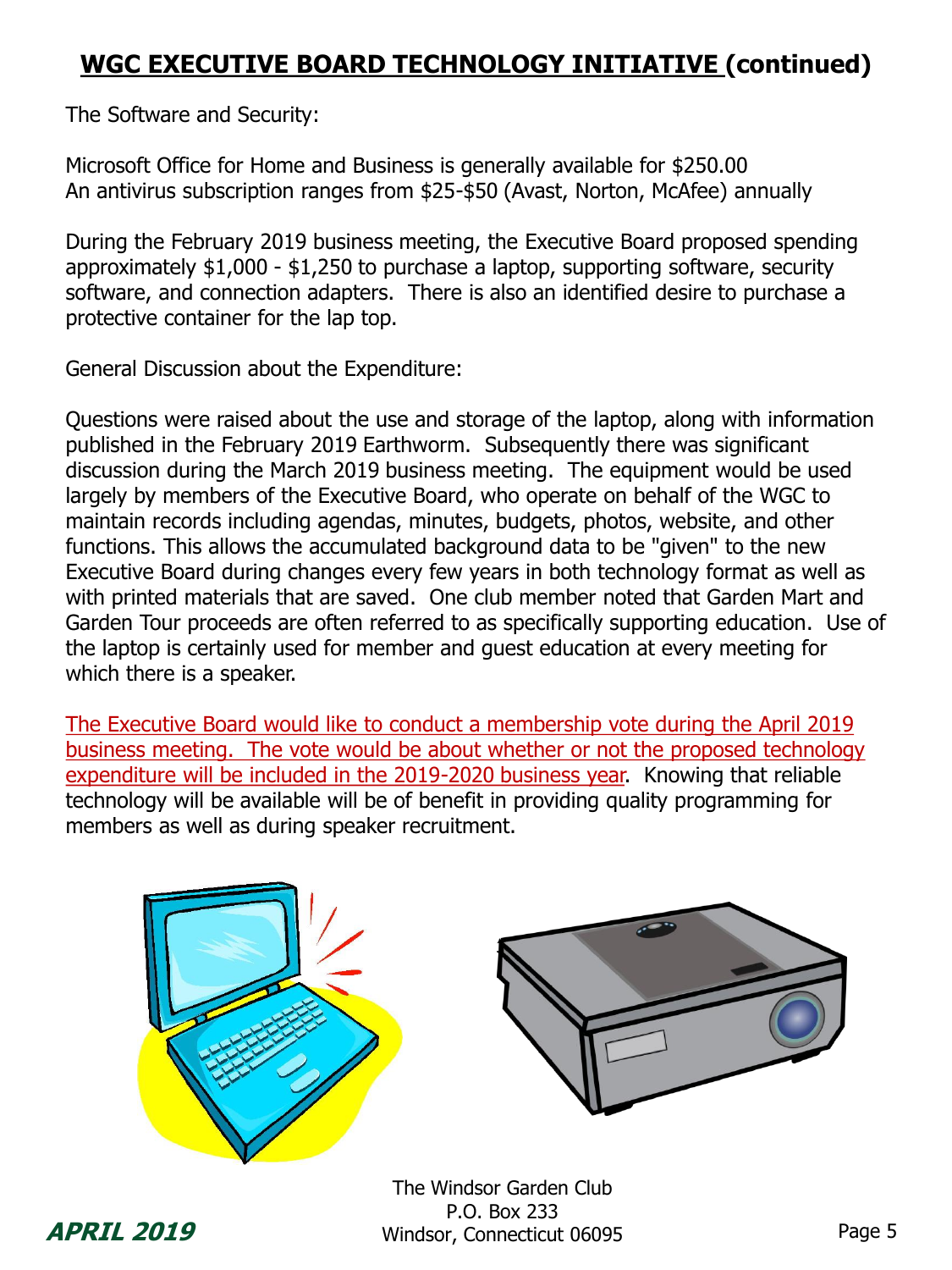# **2019 SCHOLARSHIP**

For 2019, the Windsor Garden Club is offering a \$1,000 scholarship to a high school senior, who is a Windsor resident.

The student must plan to attend either a two or four-year college with the intention of pursuing studies in agriculture, horticulture, floriculture, herbal medicine, landscape design or architecture, forestry, environmental science, environmental engineering, or a similarly related study.

One of the Windsor Garden Club's resolutions is to award a scholarship each year to a deserving Windsor student. The scholarship is funded through the Club's annual sale of plants at its Garden Mart in May, and by our club Garden Tour, held every other year. Thanks to the many dedicated and hardworking club members, and to all the enthusiastic townspeople who attend our fundraisers and make this scholarship possible.

Additional information and applications may be obtained from the guidance departments of the following schools: Windsor High School, Loomis Chaffee School, Northwest Catholic High School, Medina Academy, CREC: Academy of Aerospace and Engineering, Greater Hartford Academy of the Arts, Academy of Science and Innovation, Metropolitan Learning Center Public Safety Academy and Two Rivers Magnet High School

Applications can be downloaded from the scholarship page of the Windsor Garden Club's website: **[www.windsorgardenclubct.org](http://www.windsorgardenclubct.org/)**

#### **Deadline for receipt of applications is April 15, 2019.**

Completed applications should be mailed to The Windsor Garden Club Scholarship Committee, P.O. Box 233, Windsor, Connecticut 06095.



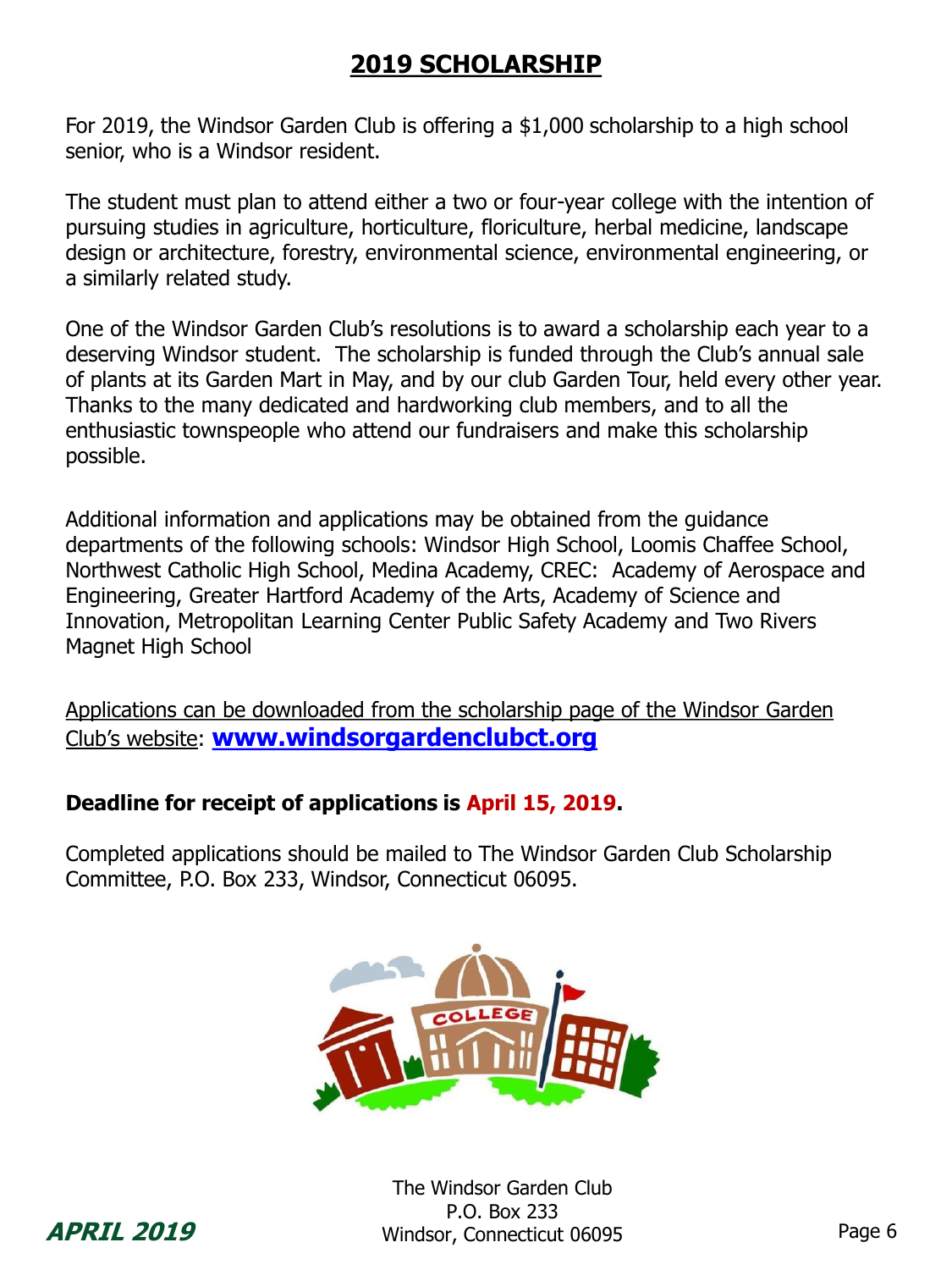# **2019 GARDEN MART**

Now that April is here, we are one month away from this annual fundraising event! During the month, the time has come to get outside, shake off the doldrums of winter, and identify the possible sale contributions growing in your garden. Our normal location on the Town Green has been duly reserved through the Town Clerk's office. Identification sticks will be available at both the April and May club meetings. The committee is hoping that everyone supports this activity as best they can.



# **2019 GARDEN TOUR**

# **SAVE THE DATE**

# "A Midsummer Gardeners' Dream"

The above title is the theme for Club's 2019 edition of its self-guided tour of various gardens and landscapes of Windsor. Everyone is hoping that the weather on **Saturday, July 13th**, will fully support the Club's effort.

In support of this event, there will be docent sign up sheets available during the Club's April business meeting.

Our docents check tickets, answer general questions, share any information from the Garden Host and gather feedback to help make our 2021 Garden Tour even better.

Questions can be directed to Cindy Daniels at (860-219-9489 )



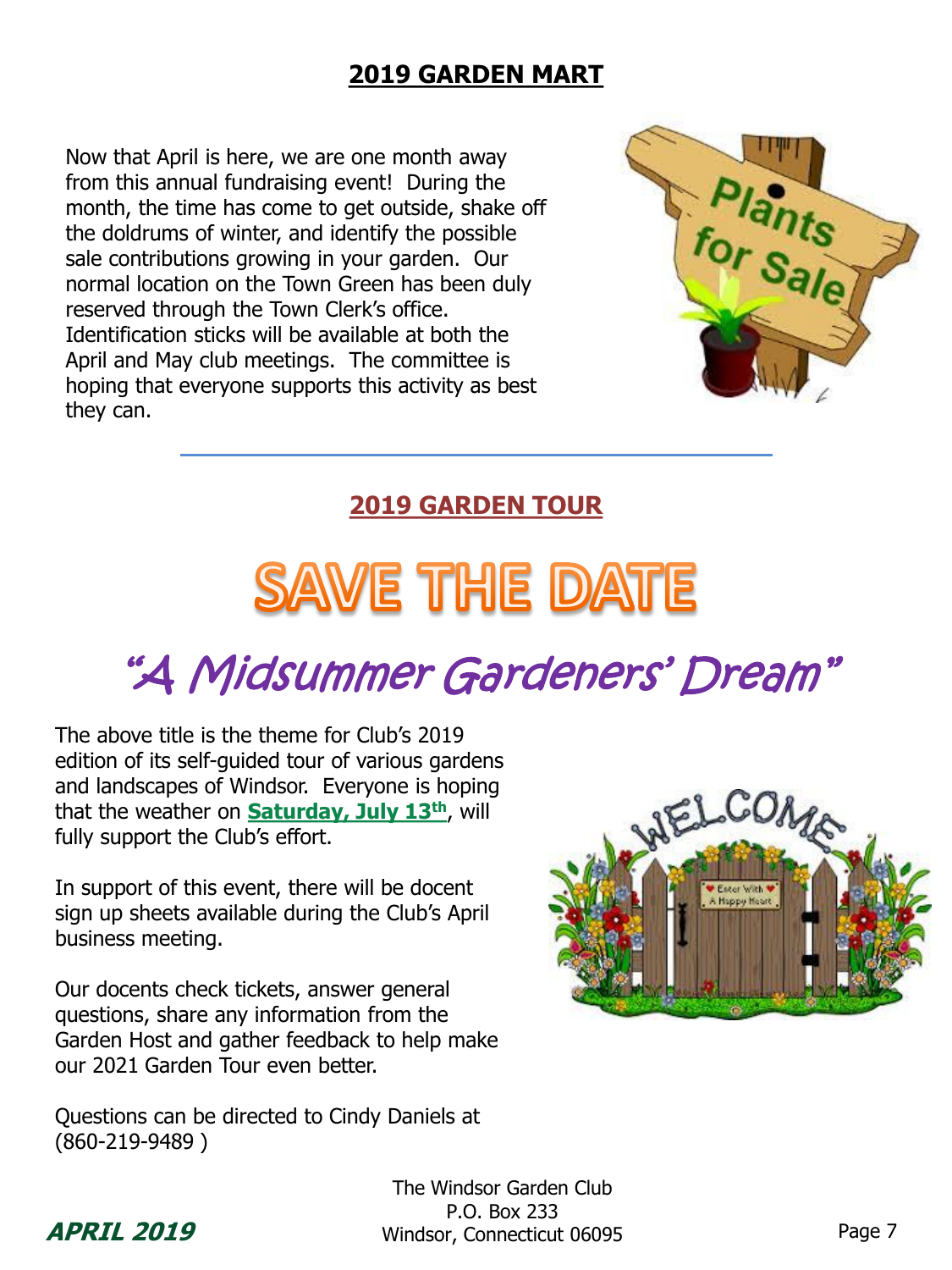#### **GARDENING WARNING**

**BUYER BEWARE!**